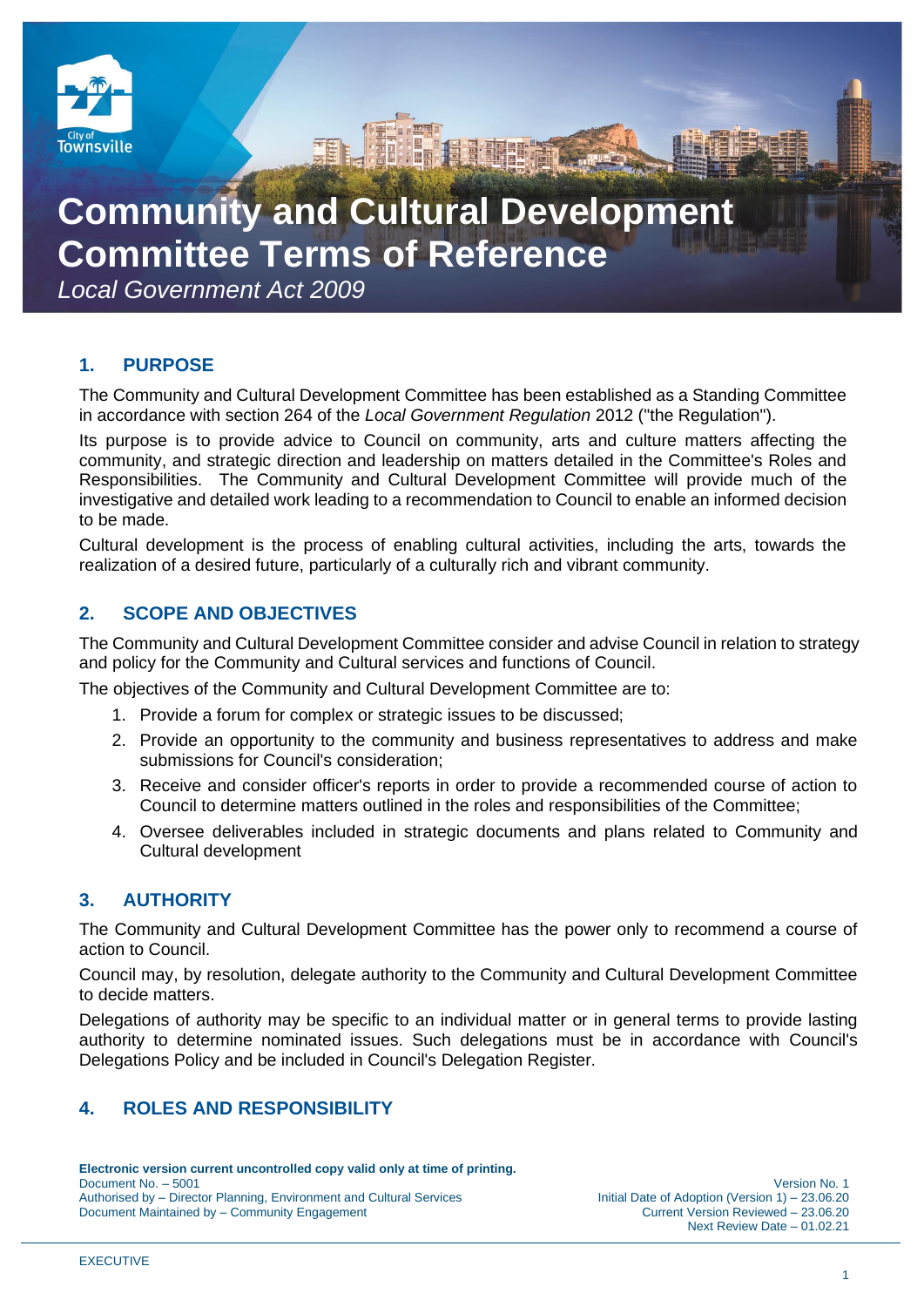The role of the Community and Cultural Development Committee is to consider matters within the defined scope and to provide recommendations and advice to Council. The Community and Cultural Development Committee shall have a primary role in considering the long term strategic direction of Council's Community and Cultural Development plans, services and functions and provide a monitoring role on the whole of Council.

The Community and Cultural Development Committee is charged with considering matters relating to the following Plans, Services and Functions.

Programs:

- **Inclusivity**
- Liveability
- Arts
- RADF
- Libraries
- **Fvents**

Functions:

- Community Engagement
- Cultural Services

#### Services:

- Cultural Services
- Community Engagement
- Community Programs
- Community Development
- Grants and Partnerships
- Events (Special and Civic)
- Venue Management
- Libraries
- Arts
- **Theatres**
- **Sister Cities**
- Townsville Dashboards

Council business referred to above will include such business as:

- Quarterly update of Council's Community and Cultural Development programs, services and functions progress and achievement towards Council's Corporate Plan
- Quarterly update of the annual budget for Council's community and cultural development programs, services and functions;
- Monthly update of Council's community and cultural development programs, services and functions;
- To report to Council on a regular basis on the operations of Council's community and cultural development programs, services and functions.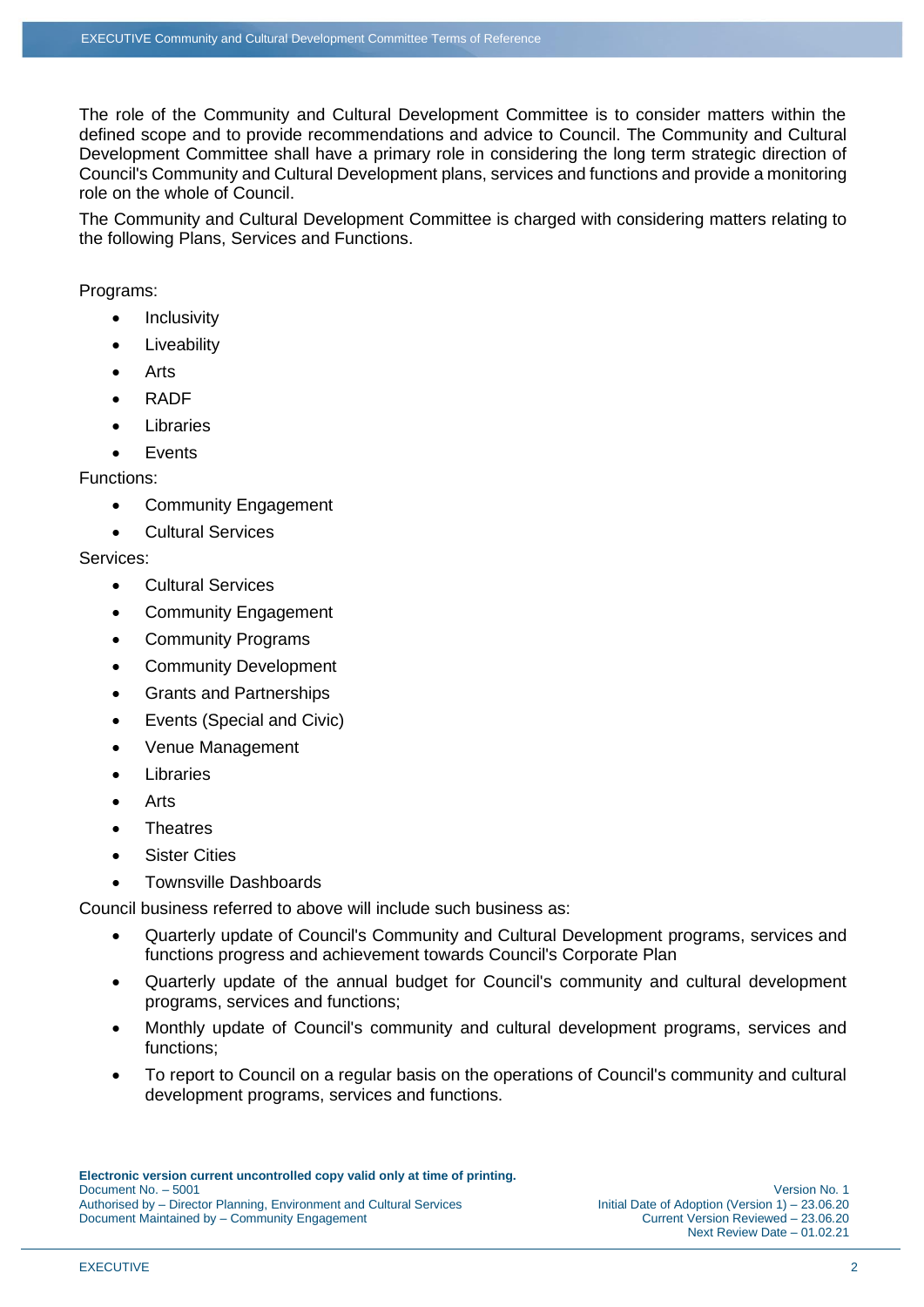# **5. MEMBERSHIP**

Membership of the Community and Cultural Development Committee is in accordance with the resolution passed at the Post Election Meeting of Council held on 24 April 2020, being five Councillors and the Mayor. The Director Planning, Environment and Cultural Services Division will also attend as adviser to the Committee.

Councillors will be appointed to the Committee for the term of the Council unless otherwise removed by a resolution of Council or acceptance of a resignation.

In the event of a Councillor resigning his/her position on the Committee, the Council will nominate a Councillor to fill the vacant position.

#### **5.1 APPOINTMENT OF CHAIRPERSON**

The Chairperson of the Community and Cultural Development Committee shall be appointed by Council.

In the absence of the appointed Chairperson from a meeting, the meeting will be chaired by the Deputy Chairperson appointed by the Committee.

#### **5.2 APPOINTMENT OF DEPUTY CHAIRPERSON**

The Deputy Chairperson of the Planning and Development Committee shall be appointed by the members of the Committee.

#### **5.3 ROLE OF CHAIRPERSON**

The Chairperson becomes the spokesperson on behalf of Council in discussing matters relating to the Community and Cultural Development Committee with the community.

The role of Chairperson allows that Councillor to specialise in the areas relating to the Community and Cultural Development Committee's responsible services and functions of Council.

The Chairperson will preside at the meeting and conduct the meeting as they see fit. If there is a dispute about meeting procedure reference will be made to the Townsville City Council's Code of Meeting Practice.

## **5.4 ROLE OF DEPUTY CHAIRPERSON**

The Deputy Chairperson will assume the roles and responsibilities of the Chairperson should the Chairperson be unable to fulfill their role.

#### **5.5 ROLE OF COMMITTEE MEMBERS**

The role of a Committee Member is to consider and make recommendations on matters relating to Council achieving the goals for Council's community and cultural development services and functions, as outlined in Council's Community and Corporate Plan, and considering the implementation of policies relating to Council's Corporate functions, while serving the overall public interest of the whole local government area.

#### **TERMS OF MEMBERSHIP**

- a) Representation
	- The appointed Committee Members will be required to attend the meeting in person.
- b) Proxy
	- A Committee Member may not award a Proxy Vote to another Committee Member.
	- An Alternative Member may be appointed in accordance with S264 of the Regulations.
- c) Sub-Committees
	- The Community and Cultural Development Committee can recommend the appointment of a Special committee should the need arise, and this may act as a sub-committee.
	- The Special Committee will be appointed by resolution at an Ordinary Council meeting in accordance with s264 of the Regulations.

**Electronic version current uncontrolled copy valid only at time of printing.**  Document No. – 5001 Version No. 1 **Authorised by – Director Planning, Environment and Cultural Services** 

Document Maintained by – Community Engagement Current Version Reviewed – 23.06.20 Next Review Date – 01.02.21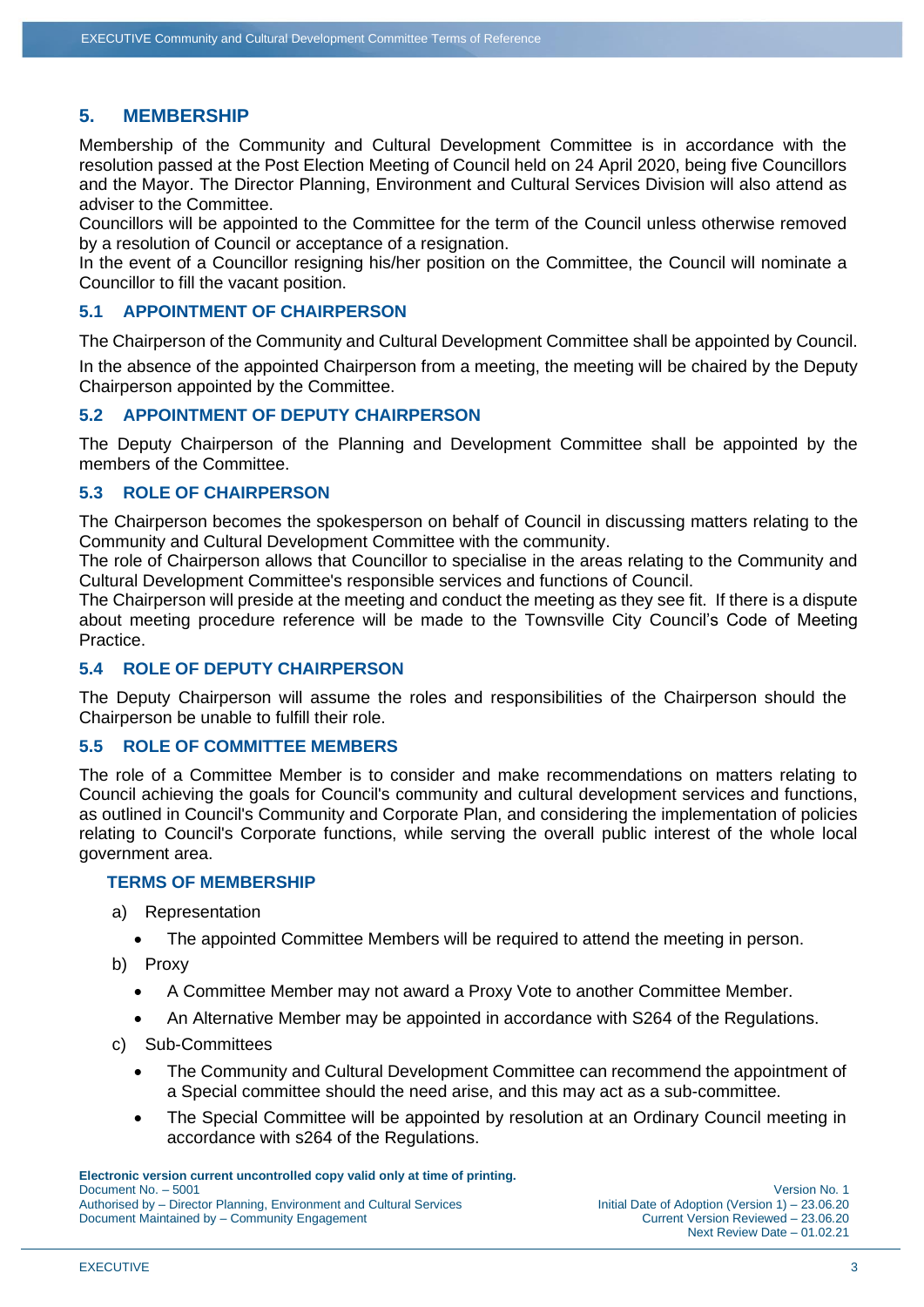## **6. MEETINGS**

All meetings of the Community and Cultural Development Committee shall be open to the public unless resolved by the Committee to be closed to the public for the purpose of discussing a matter deemed to be confidential in terms of S275 of the Regulation.

#### **6.1 QUORUM**

The quorum for the Community and Cultural Development Committee must be in accordance with Council's Code of Meeting Practice. The quorum for a Standing Committee meeting is a majority of the Councillors appointed to that committee, or where the committee is an even number one half of the number is a quorum.

#### **6.2 FREQUENCY AND LOCATION**

Committee meetings are held at the Council Chambers located at 103 Walker Street, Townsville as resolved at the Statutory Meeting held on 24 April 2020.

The first Community and Cultural Development Committee meeting will be held in July 2020 due the COVID-19 restrictions resolved at the Ordinary meeting on 24 April 2020. Upon adoption of these Terms of Reference at the June 2020 Ordinary Council meeting, subsequent 2020 Committee meetings will be held on the Tuesday, two weeks preceding the Ordinary Council meeting, at 9am.

The schedule of Community and Cultural Development Committee meetings are to be adopted in November of each year for the following calendar year.

In accordance with S277(2) of the Regulation the schedule of meetings must be published in a newspaper, circulating generally in its area, at least once a year, and on the Townsville City Council website.

## **6.3 CONDUCT**

Meetings must be conducted in accordance with the provisions of the *Local Government Act* 2009 and *Local Government Regulation* 2012. If there is a dispute regarding meeting procedure or the conduct of an individual the Chairperson must refer to the Townsville City Council Code of Meeting Practice.

#### **6.4 CONFLICT OF INTEREST**

In accordance with S12 (Responsibilities of councillors), S175C (Exclusion from meeting of Councillor with material personal interest) and S175E (Recording a conflict of interest) of the *Local Government Act* 2009, Committee members must declare their interest, whether material or personal, real or perceived.

#### **6.5 MEETING AGENDA**

The agenda for the Community and Cultural Development Committee will be distributed in accordance with S258 (Notice of Meetings) of the Regulation. Council aims to distribute the Committee agenda at least two (2) clear business days prior to the meeting date.

#### **6.6 MEETING RECORDS**

The Community and Cultural Development Committee will keep minutes of its proceedings in accordance with S272 of the Regulations.

## **7. REPORTING REQUIREMENTS**

The Community and Cultural Development Committee will provide a written report from each of its meetings to the next Ordinary Meeting of Council in accordance with S272(8) of the Regulations. The written report will contain both the Committee's deliberations and its advice or recommendations.